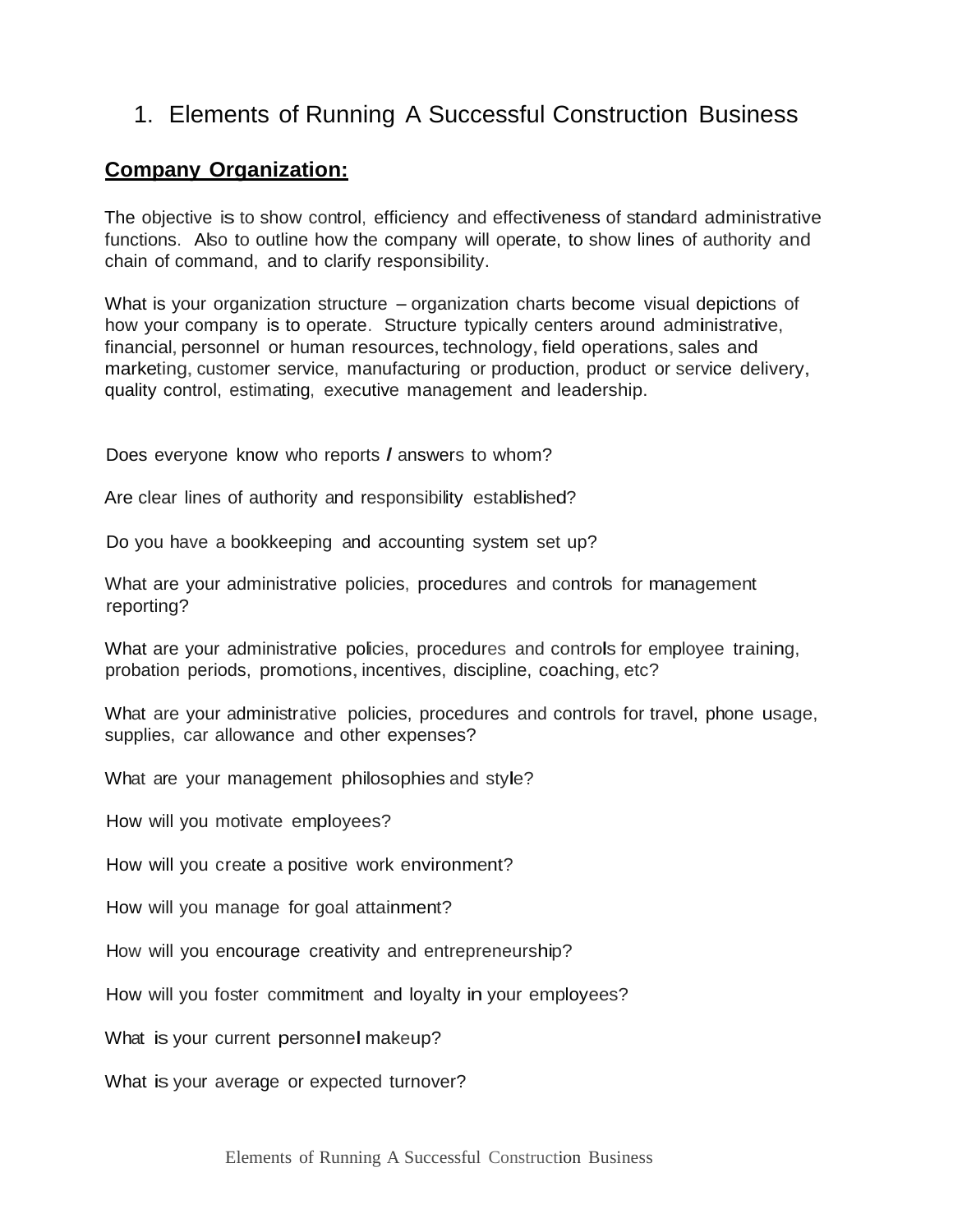What are your personnel needs?

How will you attract and compensate employees?

How do your personnel know where they stand?

What are they supposed to do? (Job descriptions)

When are they supposed to do it?

How are they supposed to do it?

What are the expectations of management and prospects for employee advancement?

# *Common Mistakes to Avoid:*

- Using a poor or inadequate system of accounting and other business records
- Failing to have some preconceived notions on how to manage and encourage the best possible performance.
- Not having enough personnel to accomplish the tasks at hand.
- Being overstaffed; too many people doing too little work.
- Established no clear lines of authority or accountability; having poor management control systems.
- Planning inadequately for future staff needs in light of growth or other changes.
- Adopting poor training and orientation procedures for personnel.
- Offering substandard compensation and incentives.
- Having top-heavy management (too many chiefs and not enough Indians to do the work)
- Failing to demonstrate company purpose and commitment to team goals (not showing that what is good for the whole is good for the parts).

# **Management**

Management has to do with the tasks, getting work done. Management has to do with overseeing and inspecting the work to be sure that it is done correctly the first time for quality.

Management has to do with setting up the proper controls, processes, standards, practices and systems that allows work to get done efficiently and effectively.

Management is not leadership. Both management and leadership is needed within an organization for it to be successful.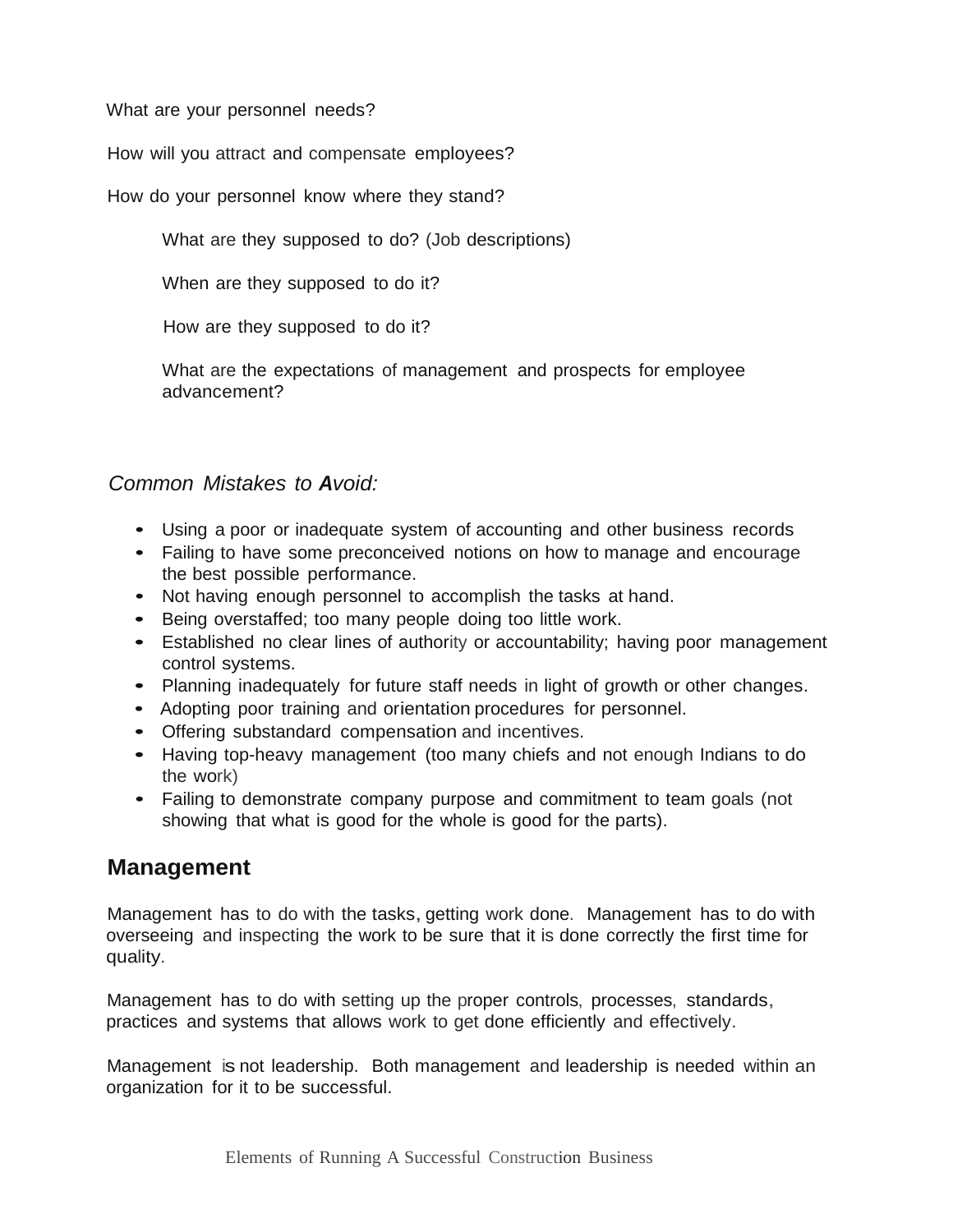# **Leadership**

Leadership has to do with people and culture, and creating an environment where people enjoy going to work. Leadership has to do with coaching, supporting, motivating and inspiring employees to do their best.

Leadership is what company owners and top management do to bring out the best in their people. Leadership is all about setting a good example and modeling the behavior you want your employees to practice.

Leadership is something that can be learned, cultivated and developed over time.

Leadership is about maximizing employees' performance by building them into a strong, cohesive team who are working for a common goal or vision.

Leadership is about excellence and helping to move the company forward so the company and employees can reap the benefits of sustained success and growth.

Leadership is not management.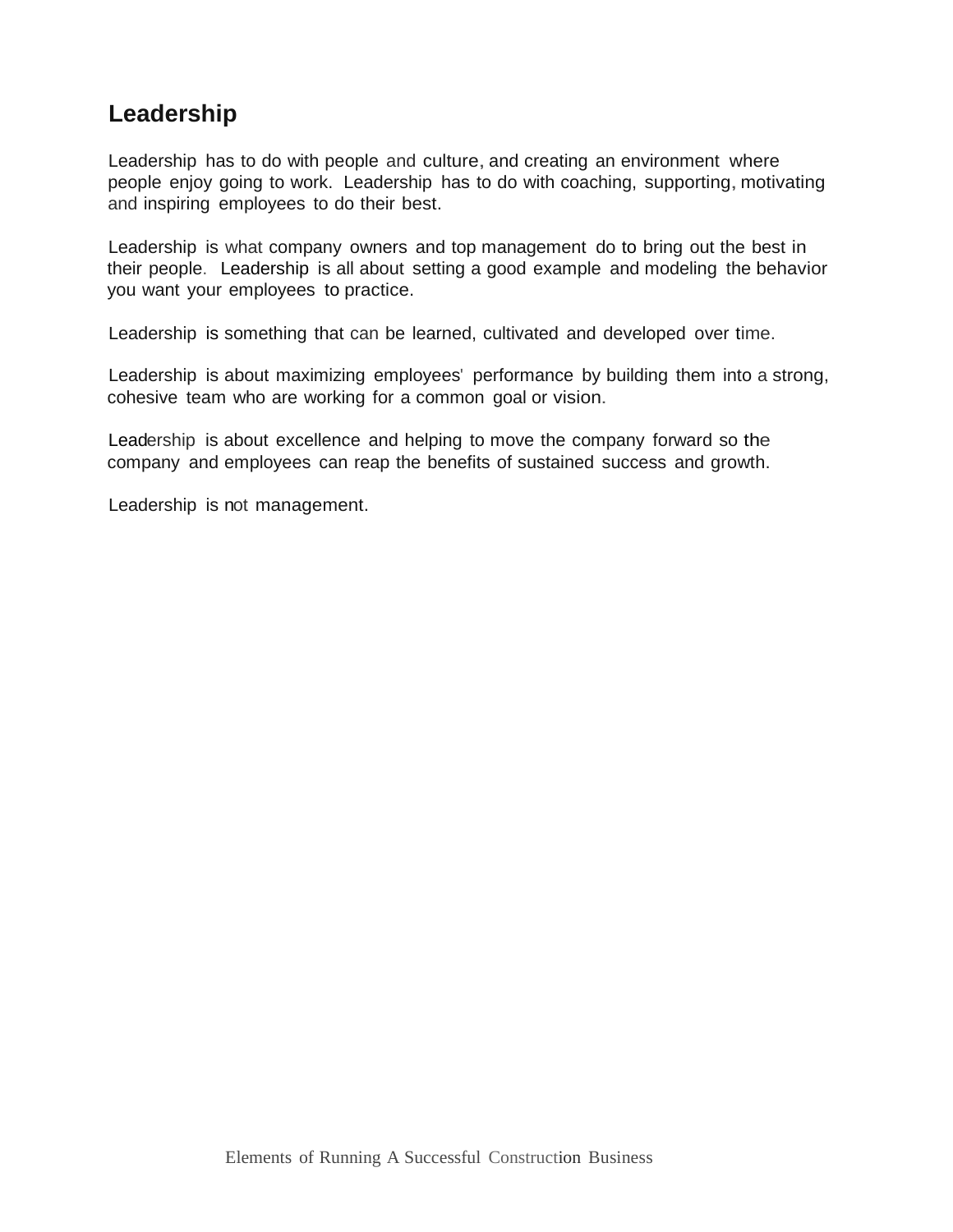- I. COVER LETTER
	- A. Nature of Business
	- B. Solicitation for Financing
	- C. How Much?
	- D. Purpose
	- E. Repayment Plan
	- F. Security Collateralization
- II. EXECUTIVE SUMMARY

# Ill. PRODUCT *I* SERVICE DESCRIPTION

- A. lntro to Your Company
- B. Company History
- C. Technical Description of Product *<sup>I</sup>* Service
	- 1. General Contracting Function
		- a. Job Management
		- b. Mobilization
		- c. Financing
	- 2. In-house Production Function
		- a. Capabilities
		- b. Mobilization
	- 3. Subcontracting Function
- D. SIC Code and Description
- E. Summary of Jobs
	- 1. Description of Best Three Representational Jobs
		- a. Restaurant
		- b. Finish Out
		- c. Specialty *I* Commercial
	- 2. Complete Job List
	- 3. Illustrations, Pictures, Etc.

## IV. ENVIRONMENTALANALYSIS

- A. Economic Overview
	- 1.Economic Trends and Effects On:
		- a. New Starts
		- b. Finish Out *I* Remodeling
		- c. Contract Prices and Bidding Process
			- 1. Suppliers
			- 2. Efficiency
		- d. Business Cycle
- B. Consumers- Potential Buyers
	- 1. National
	- 2. Texas
	- 3. Metroplex
		- a. Categorical description of type of buildings, volume,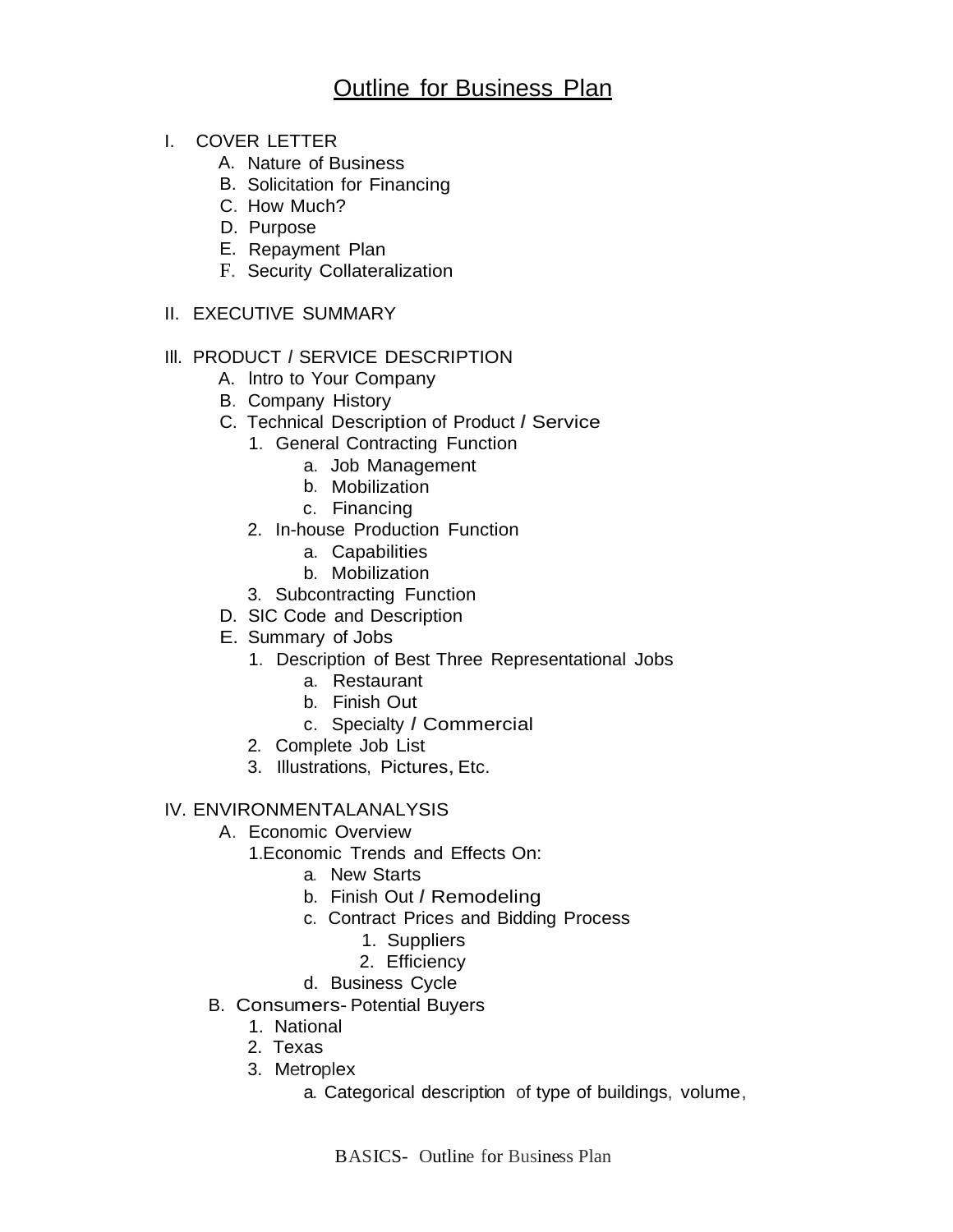cost/profit, technical differences, etc.

- b. Past, Present, Future
- 4. Need for GC Services
- 5. Target Market and Customers
	- a. General Description and Rationale
		- 1. Type of Building
		- 2. Geographical Emphasis
		- b. Big Projects
		- c. Small Projects
			- 1. Cost *I* Volume *I* Profit
			- 2. Cash Flow Considerations
- 6. Total Market Share
	- a. Share of Market
	- b. Sales Projections
- C. Regulatory Environment
	- 1. Labor Availability
	- 2. Zoning *I* Permits
	- 3. Bonding
	- 4. Insurance
- D. Competition
	- 1. Area Contractors
		- a. Sales
		- b. Employment
		- c. Scope of Activity
		- d.Geographic Scope
		- e. Customer Base
		- f. Strengths and Weaknesses
		- g. Competitive Advantages *I* Disadvantages
- E. Suppliers
- F. Subcontractors
- G. Labor
	- 1. Availability
	- 2. Price Stability
	- 3. Business Relationships
- H. Bidding Process
	- 1. Large vs. Small Projects
	- 2. Procedures
	- 3. Cost *I* Volume *I* Profit
		- a. Original Contract
		- b. Change Orders
	- 4. Contract Procurement
		- a. Determination of Price
			- b. Legal Aspects
			- c. Bad Debt and Credit Checking
			- d. Negotiations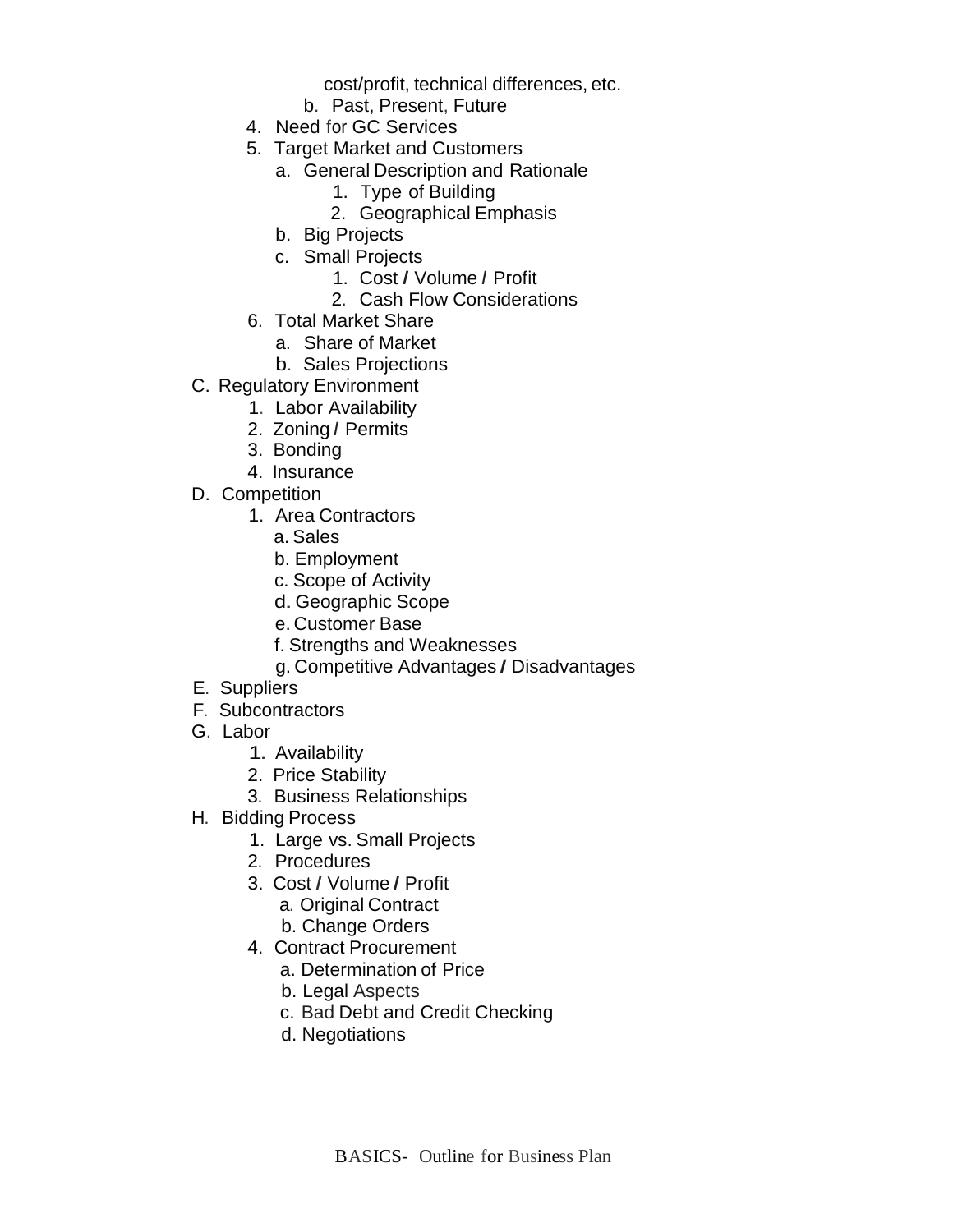# V. FORM OF ORGANIZATION AND MANAGEMENT

- A. Legal Form of Organization
	- 1. Present Rationale
	- 2. Plans for the Future
- B. Organization
	- 1. Organizational Chart
	- 2. Job Descriptions
	- 3. Vision, Mission and Core Values
	- 4. Standard Operating Procedures- SOP's
- C. Principles
	- 1. Business Background
	- 2. Management Experience
	- 3. Work Experience
	- 4. Education
	- 5. Personal Info.
- D. Compensation Policies
	- 1. Base Salary and Benefit Package
	- 2. Incentives and Bonus Plan
- E. Professional Services
	- 1. Legal
	- 2. Accounting
	- 3. Banking
	- 4. Insurance & Bonding
	- 5. Public Relations
	- 6. Consulting

# VI. CASH CYCLE DEVELOPMENT

- A. Facilities and Fixed Overhead
	- 1. Location
		- 2. Capital Requirements
	- 3. Personnel
	- 4. Overhead
	- 5. General Administration Budget
- B. Variable Expenses
	- 1. Supplier Terms
	- 2. Subs
	- 3. Labor
	- 4. Other
- C. Revenues
	- 1. Contracts
		- a. Billing Cycle
		- b. Warranties
	- 2. Other Revenue Sources
- D. Cash Cycle
	- 1. Illustrations and Descriptions
	- 2. Methods of Control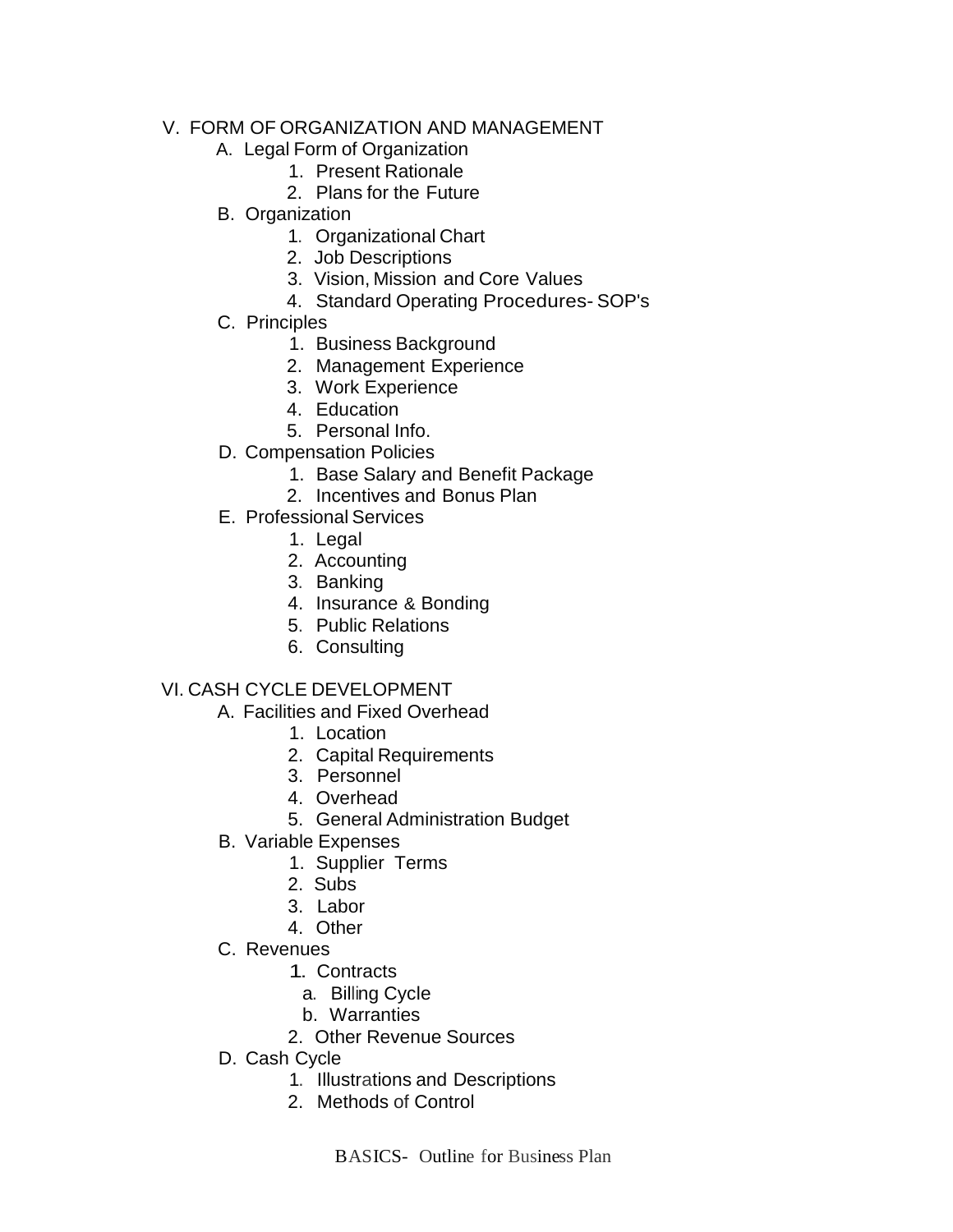- VII. MARKETING AND SALES
	- A. Industry Overview
	- B. Sources and New Business
		- 1. Architects
		- 2. Real Estate Personnel
		- 3. Designers
		- 4. Public Records *I* Government
		- 5. Private Services
		- 6. Owners and Past Clients
		- 7. Networking
		- 8. Professional and Trade Associations, ie. AGC
		- 9. Reputation and Word of Mouth
	- C. Geographic Feasability
	- D. Marketing Objectives
		- 1. Sales
		- 2. Profit
		- 3. Growth
		- 4. Target Market
	- E. Marketing and Strategies and Tactics
		- 1. Sales
		- 2. Profit
		- 3. Geographic
		- 4. Public Relations and Promotion
		- 5. Media Relations
		- 6. Exceptionally Satisfied Customers
		- 7. Personal Selling
	- F. Customer Relationships and Customer Loyalty
		- 1. Deliver Customer Service
		- 2. Know and Meet Customer Needs and Expectations
		- 3. Create an Exceptional Service Experience

## VIII. FINANCIAL ANALYSIS

- A. Sales
	- 1. Historical Analysis
	- 2. Projections
	- 3. Profit
- B. Breakeven
	- 1. Current
	- 2. Contingency Analysis
- C. Cash Budget
- D. Income Statements
	- 1. Historical
	- 2. Proforma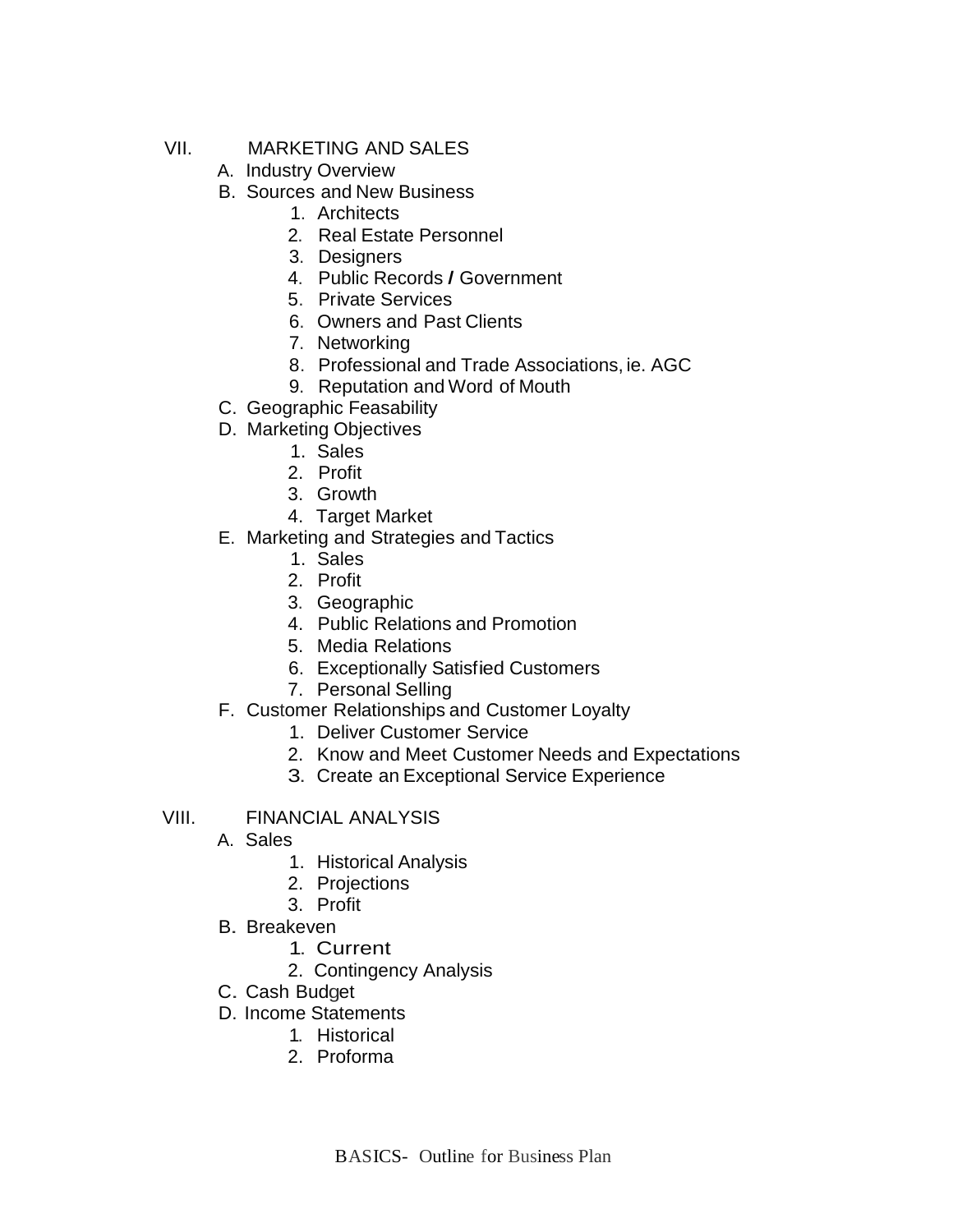- E. Balance Sheets
	- 1. Historical
	- 2. Proforma
- F. Ratio Analysis
	- 1. Historical
	- 2. Proforma
	- 3. Comparative
- G. Controlling
	- 1. Purchase Orders
	- 2. Voucher Approval
	- 3. Job Scheduling and Budgeting
	- 4. Check Writing
	- 5. Adherence to Budgets

# IX. FINANCIAL STRUCTURE AND FINANCING REQUIREMENTS

- A. Analysis of Debt Structure
- B. Risk Analysis
- C. Debt Requirements
- D. Equity and Owner Compensation

## X. SUPPORTING DOCUMENTS

- A. Resumes
- B. Personal Financial Statement
- C. Letters of Reference
- D. Suppliers List
- E. Sub List
- F. Customers
- G. Lease Agreements, Etc.
- H. Insurance Policies
- I. Credit References
- J. Income Tax Statements

XI. APPENDICES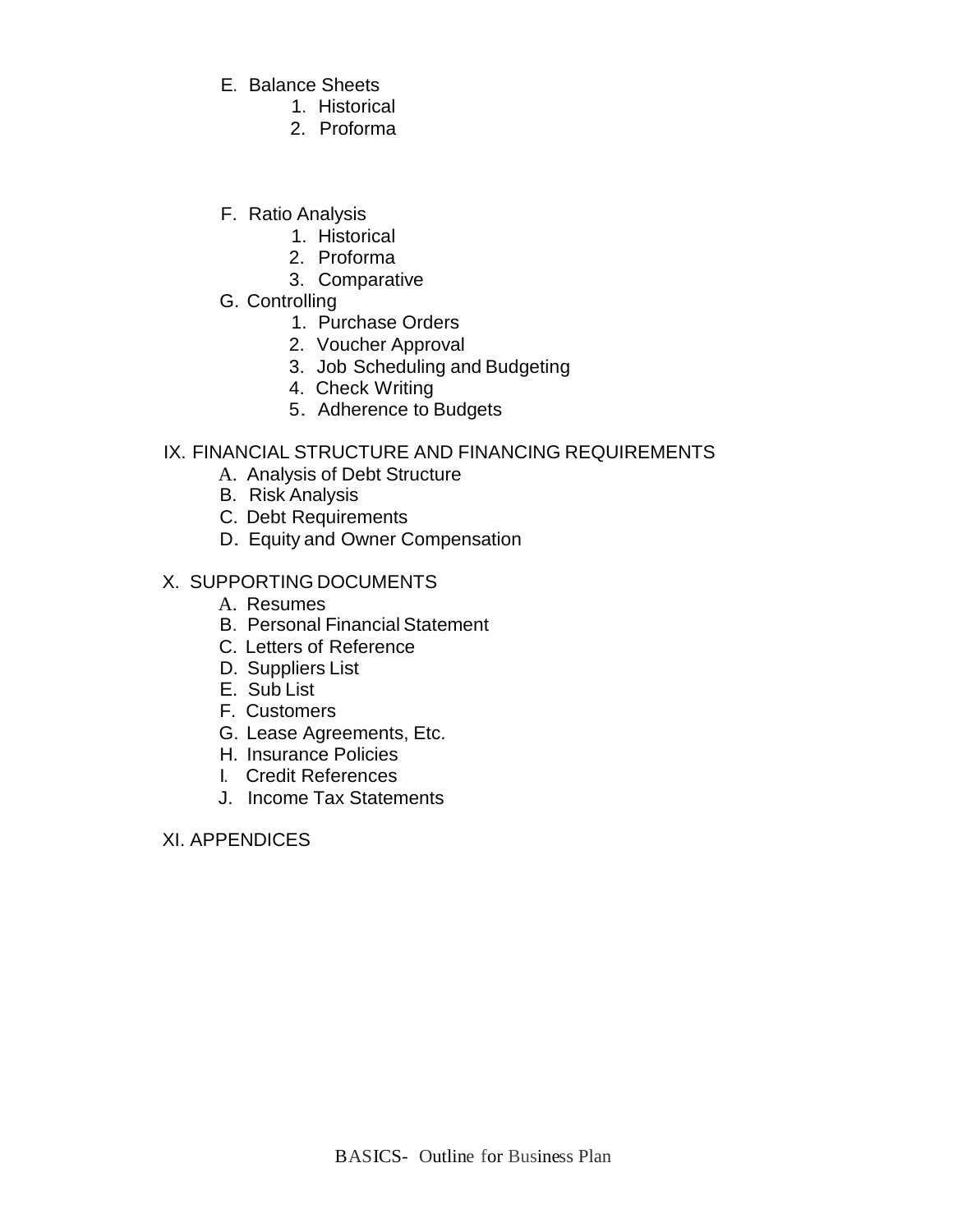# **2. Developing a Business Plan**

#### **Introduction to Business Planning**

#### *What is a Business Plan:*

The primary value of your business plan will be to cerate a written outline that evaluates all aspects of the economic viability of your business venture including a description and analysis of your business prospects.

A business plan is an essential step for any prudent entrepreneur to take, regardless of the size of the business. This step is too often skipped but the discipline required to develop a plan will impact your ability to succeed not only in the short-term but also over the long term.

Business plans can vary enormously. They can range from a one page outline or a comprehensive document including detailed market analyses, competitive analysis, and three-year financial projections. Many concepts for a new business can take shape on something as primitive as a cocktail napkin similar to what Herb Kelleher did when he first conceived his idea for Southwest Airlines.

#### *Why Prepare a Business Plan:*

Your business plan is going to be useful in a number of ways. Here are some reasons not to skip this valuable tool.

- First and foremost, it will define and focus your objective using appropriate information and analysis.
- You can use it as <sup>a</sup> selling tool in dealing with important relationships including your lenders,investors and banks.
- You can use the plan to solicit opinions and advice from people, including those in your intended field of business, who will freely give you invaluable advice. Too often, entrepreneurs forge ahead ("My Way!") without the benefit of input from experts who could save them a great deal of wear and tear. "My Way" is a great song, but in practice can result in unnecessary hardships.
- Your business plan can uncover omissions and/or weaknesses in your planning process.

## *What to Avoid in Your Business Plan:*

Place some reasonable limits on long-term, future projections. (Long-term means over one year.) Better to stick with short-term objectives and modify the plan as your business progresses. Too often, long-range planning becomes meaningless because the reality of your business can be different from your initial concept.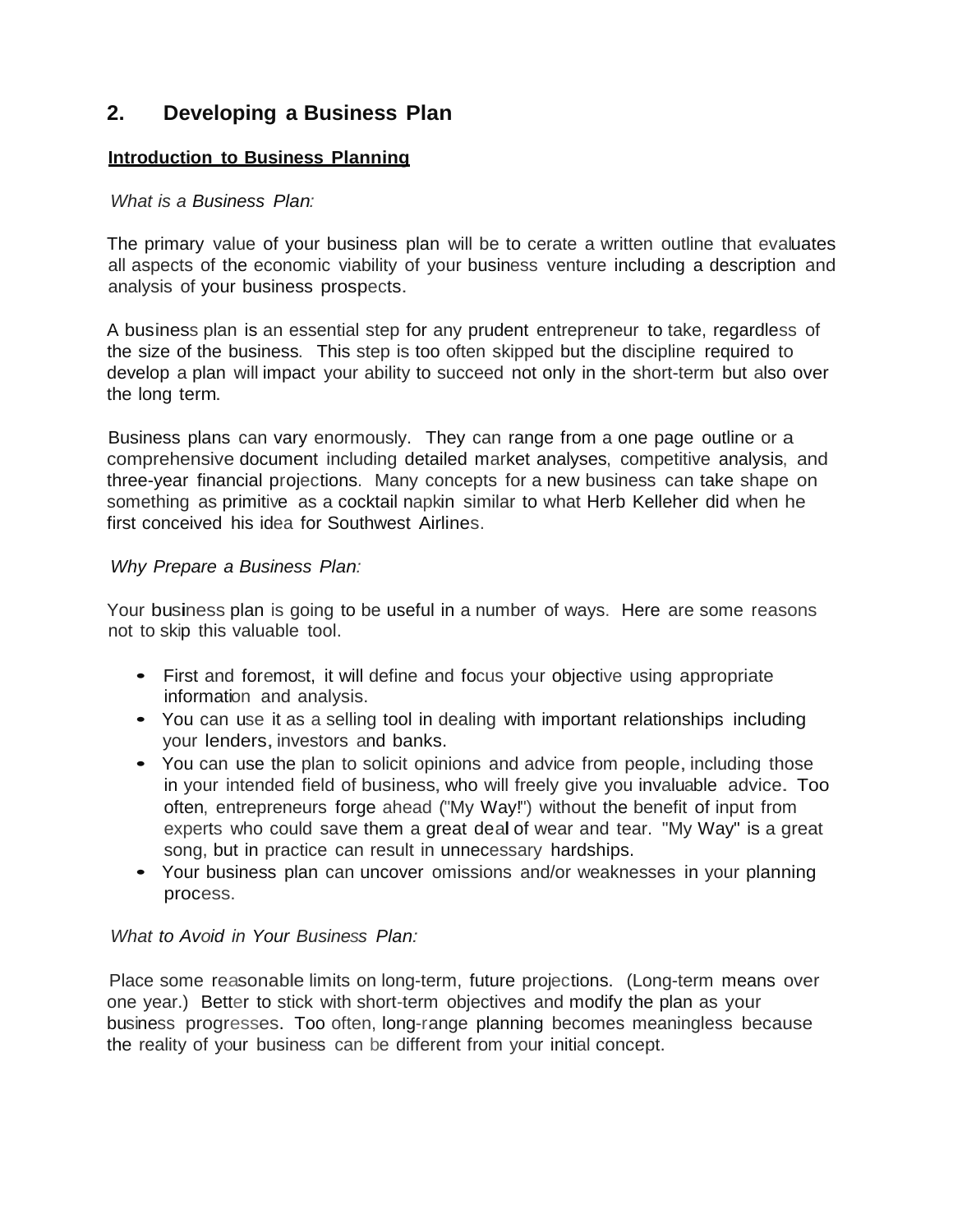Avoid optimism. In fact, to offset optimism, be extremely conservative in predicting capital requirements, timelines, sales and profits. Few business plans correctly anticipate how much money and time will be required.

Do not ignore spelling out what your strategies will be in the event of business adversities. Use simple language in explaining the issues. Make it easy to read and understand.

Don't depend entirely on the uniqueness of your business or even a patented invention. Success comes to those who start businesses with great economics and great passion for what they are doing and not necessarily great inventions.

*Necessary Factors to Produce a Successful Business:*

- **<sup>A</sup> sound business concept.** The single most common mistake made by entrepreneurs is not picking the right business to begin with. The best way to learn about your prospective business is to work for someone else in that business before beginning your own. There can be a huge gap between your concept of a fine business and reality.
- **Understanding of your market.** <sup>A</sup> good way to test your understanding is to test market your product or service before you start. You think you have a great kite that will capture the imagination of kite flyers throughout the world? Then hand-make some of them and try selling them first.
- **<sup>A</sup> healthy, growing and stable industry.** Remember that some of the great inventions of all time, like airplanes and cars, did not result in economic benefit for many of those who tried to exploit these great advances. For example, the cumulative earnings of all airlines since Wilbur Wright flew that first plane are less than zero. (Airline losses have been greater than their profits.) Success comes to those who find businesses with great economics and not necessarily great inventions or advances to mankind.
- **Capable management.** Look for people who you like and admire, have good ethical values, have complementary skills and are smarter than you. Plan to hire people who have the skills that you lack. Define your unique ability and seek out others who turn your weaknesses into strengths.
- **Able financial control.** You will learn later the importance of becoming qualified in accounting, computer software and cash flow management. Most entrepreneurs do not come from accounting backgrounds and must go back to school to learn these skills. Would you bet your saving in a game where you don't know how to keep score? People mistakenly do it in business all the time.
- **<sup>A</sup> Consistent business focus.** If you think of specific products or services, you will find that specialist will outperform non-specialists. Zero in on something you can do so well that you will not be subject to competing with someone with a lower price.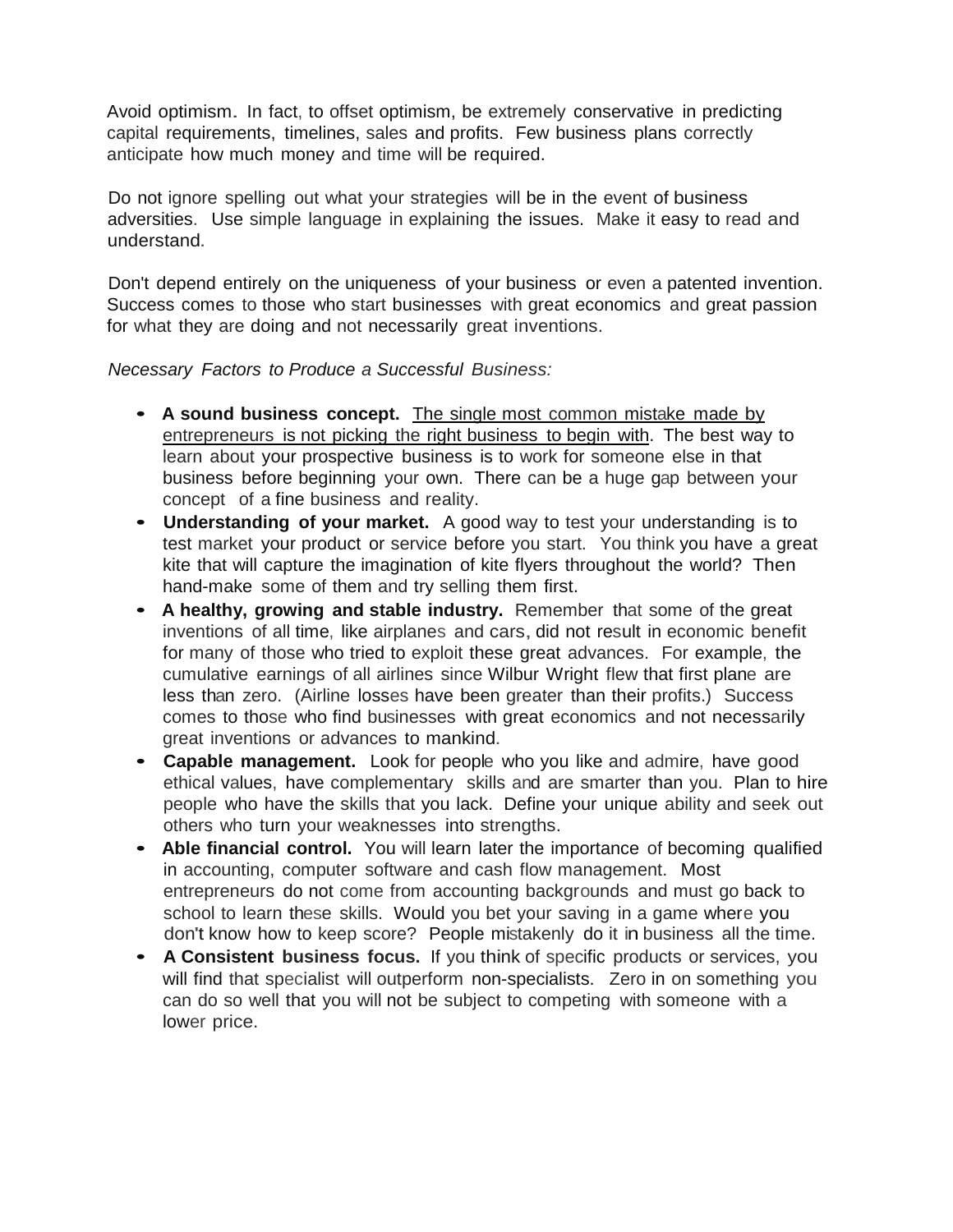## **Understanding the Planning Process**

Start-up entrepreneurs often have difficulty writing out business plans. To make it easier, here are ten steps that will get you to a worthwhile plan:

- 1. Write out your basic business concept.
- 2. Gather all the data you can on the feasibility and the specifics of your business concept.
- 3. Focus and refine your concept based on the data you have compiled.
- 4. Outline the specifics of your business. Using a "What, where, why, how, when, who" approach might be useful.
- 5. Put your plan into a compelling form so that it will not only give you insights and focus but, at the same, will become <sup>a</sup> valuable tool in dealing with business relationships that will be very important to you.
- 6. Conduct <sup>a</sup> Situation Analysis that helps you assess current facts that are known regarding your business and the company's strengths, weaknesses, opportunities and threats (also known as a SWOT analysis). Looking at your business in this manner helps to identify critical issues, opportunities and top priorities that will impact your company's performance and allows you to take positive action.
- 7. Establish goals, strategies and tactics. Translate your top priorities and critical issues into measurable goals that help you determine "how" you are going to implement.
- 8. Establish accountability for Plan implementation. Incorporate into your plan the details of "who" is going to do "what" and "when". Putting together a detailed implementation timetable with mileposts established in advance will help you stay on track.
- 9. Set up measurements in your plan to help you assess your progress toward achieving your goals and take time to celebrate the successes. This approach helps to build team confidence and cohesiveness in working toward your vision.
- 10.Save a clean copy of your plan to refer to each week keeping in mind that plans are not set in concrete and can be changed as the need arises. Consider using a second copy of your plan as a working copy where you can place notes to help on stay on track regarding what you are accomplishing and where you need to be accomplishing more.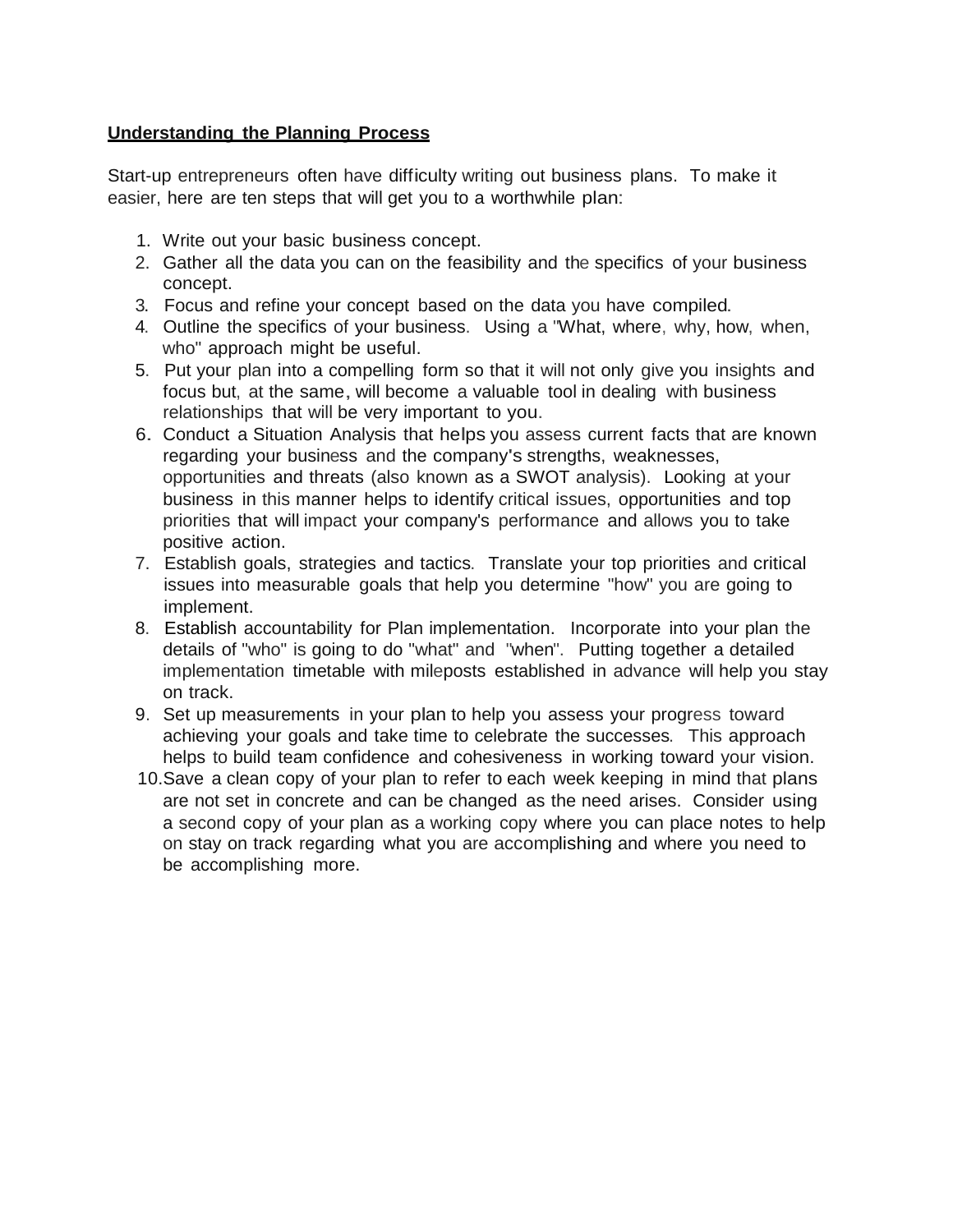# **Components of a Plan**

Includes a systematic assessment of all the factors critical to your business purpose and expected results.

- *An Executive Summary.* The objective is to get the reader to keep on reading; to highlight the most significant points of your plan.
- *<sup>A</sup> vision statement.* <sup>A</sup> vision is <sup>a</sup> realistic, credible, attractive future for your organization. It is a carefully formulated statement of intentions that defines a destination or future state of affairs which an individual or group finds particularly desirable.
- *A mission statement.* This is an enduring statement of purpose for an organization or "reason for being" that identifies the scope of its operations in product and market terms, and reflects its values and priorities. A mission statement will help a company to make consistent decisions, to motivate, to build an organizational unity, to integrate short-term objectives with longer-term goals, and to enhance communication.
- *Core values.* They are the collective principles and ideals, which guide the thoughts and actions of an individual, or <sup>a</sup> group of individuals. Values define the character of an organization -they describe what the organization stands for. They answer the question- who we are. Values are the essence of a company's philosophy for achieving success. They are the bedrock of corporate culture. Values provide employees with a sense of common direction and guidelines for day-to-day behavior.
- **The people.** By far the most important ingredient for your success will be yourself. Focus on how your prior experiences will be applicable to your new business. Prepare a resume of yourself and one for each person who will be involved with you in starting the business. Be factual and avoid hype. This part of your business plan will be read very carefully by those with whom you will be having relationships, including lenders, investors and vendors.

However, you cannot be someone who you are not. If you lack the ability to perform a key function, include this in your business plan. For example, if you lack the ability to train staff, include an explanation of how you will compensate for this deficiency. You should add <sup>a</sup> partner to your plan or plan to hire key people who will provide skills you don't have. Include biographies of all your intended management.

- *Your business profile and business concept.* Define and describe your intended business and exactly how you plan to go about it.
- *Targeted market and customers.* Describe your customer profile and why they want or need your product or service. Also define what you will do to build customer relationships and deliver superior customer service.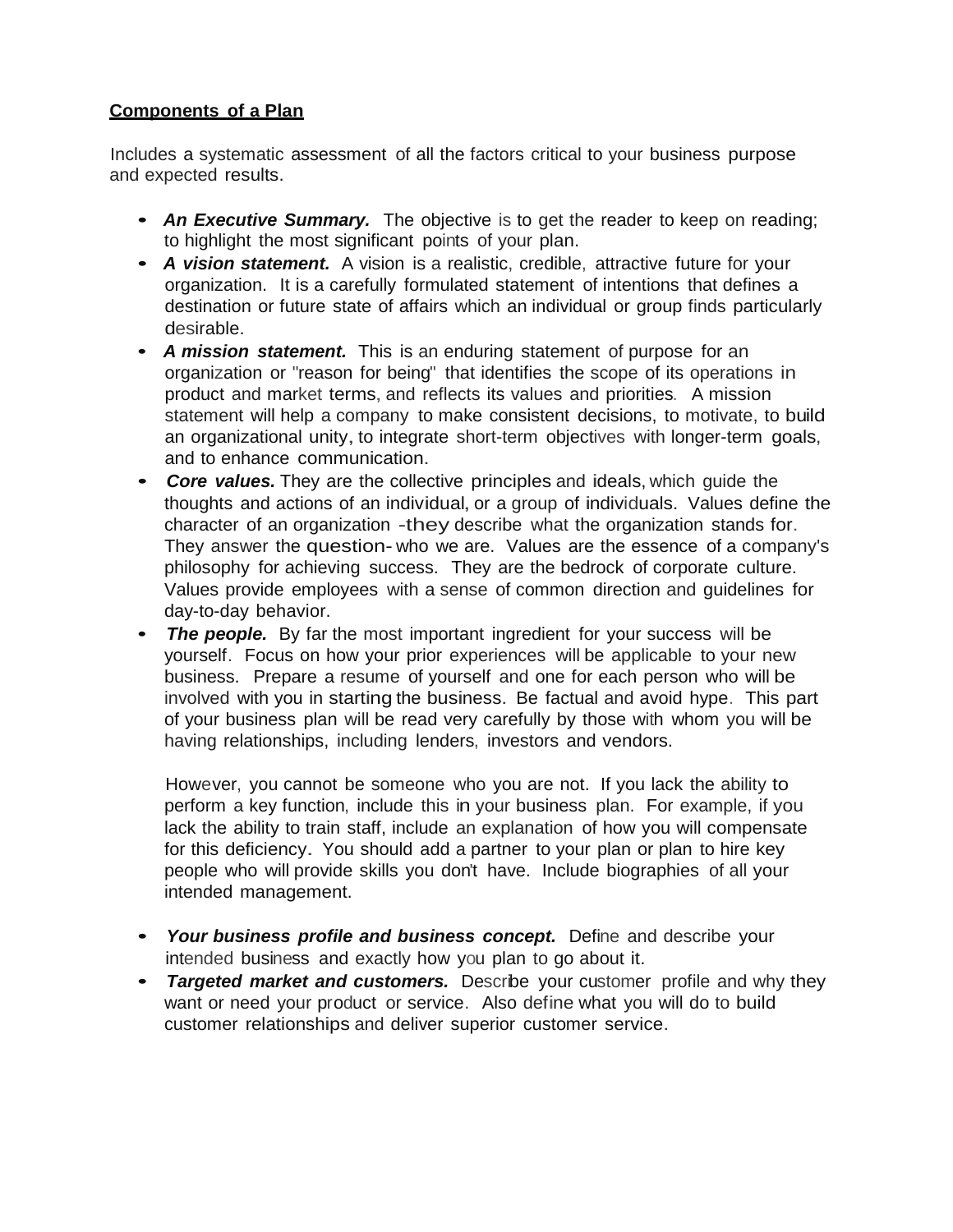- *Describe your products and/or services.* Know what it is that you are selling or offering in the way of value to your customers. Products are tangible and they can be viewed or tested in advance, inventoried and stockpiled. Services are intangible so they become more difficult for customers to experience on the front end-thus if you offer services, keep in mind that the interaction between the seller and buyer becomes much more important in the selling process since this is where the buyer gains confidence in what he/she is purchasing.
- *Economic assessment.* Provide <sup>a</sup> complete assessment of the economic environment in which your business will become a part. Explain how your business will be appropriate for the regulatory agencies and demographics with which you will be dealing. If normally available from local planning departments. Also know the growth trends for your business- find out if the market for your product or service is growing or shrinking.
- *Cash flow assessment.* Include <sup>a</sup> one-year cash flow that will incorporate your capital requirements. Include your assessment of what could go wrong and how you plan to handle problems.
- *Business Organization.* Explain the form of business organization you intend to use and why it is best for your business. Also include the names of your attorney, accountant, insurance agent and any other outside professional resources.
- *Licenses.* List what licenses you will require to go into business.
- **Insurance.** List the forms of insurance coverage including costs that are anticipated.
- *Risk analysis.* Identify areas in which the company's risks should be minimized before selecting strategies. Small businesses are most vulnerable to financial risk including undercapitalization, inefficient collection practices, and insufficient reserves to cover emergencies.
- *Technology assessment.* Evaluating software and hardware capabilities both currently and in the future to streamline internal and external flow of information, operations, etc.
- *Premises criteria.* Outline your location criteria having to do with space requirements, future requirements, site analysis study if needed, demographic study if needed, lease check-off list, estimated occupancy cost as a percent of sales, and zoning and use approvals.
- *Accounting.* Furnish, as a separate exhibit, your starting balance sheet and projected income statements for the first six months to one year.
- *Analysis of costs.* Identify all of your costs-fixed, variable, product, service, delivery, etc.
- *Internal controls.* Explain your intended internal controls and cash controls, check signing policy, strategy for controlling short-term cash, and control for incoming merchandise.
- *Pricing power.* Explain the unique qualities or circumstances concerning your product or service that will enable you to maintain profitable pricing.